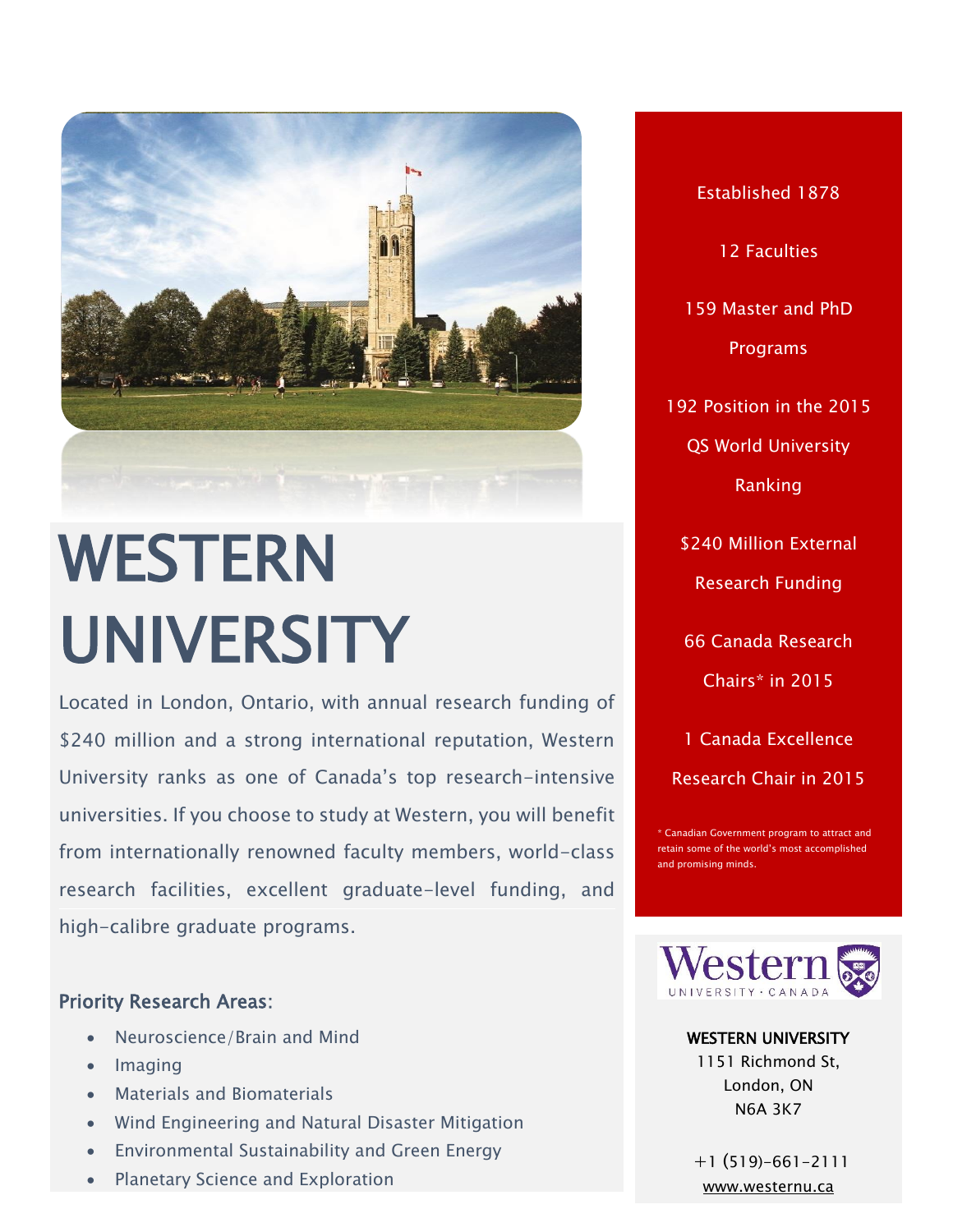## Western University Highlights

Unique research facilities and labs

- [Brain and Mind Institute;](http://www.uwo.ca/bmi/) Biomedical Imaging Research Centre
- Biotron Experimental Climate Change Research Facility
- **Boundary Layer Wind Tunnel Laboratory**
- **Canadian Surgical Technologies & Advanced Robotics**
- **Centre for Planetary Science & Exploration**
- [Centre for Advanced Materials and Biomaterials Research](http://www.uwo.ca/sci/departments/advanced_materials.html)
- **Fraunhofer Centre for Composites Research**
- [Global Bone & Joint Health Innovation Institute](http://boneandjoint.uwo.ca/)
- Soochow-Western Centre for Synchrotron Radiation Research
- [WindEEE \(Engineering, Energy and Environment\) Institute](http://www.eng.uwo.ca/windeee/)

#### Ground-breaking research

- Dr. Chil-Yong Kang has developed an HIV vaccine, now in human clinical trials; Western is the only Canadian site, and a key member of the European AIDS Vaccine Initiative (EAVI2020).
- Western is a world-leader in "brain and mind" with some of the most accomplished scientists at the forefront of neuroscience research.
- Western's wind engineering expertise has tested many of the world's tallest or unusual buildings and longest bridges. A pioneer in wind engineering since the 1960s, Western is now home to the world's first hexagonal wind tunnel and the most significant complement of wind-related research infrastructure in the world.
- Western's Centre for Planetary Science and Exploration was the first affiliate of the NASA Lunar Space Institute (now named the Solar System Exploration Research Virtual Institute) outside of the United States and is affiliated with the Canadian Space Agency. The Centre is a world leader in Earth observation, monitoring and protection; exploration technologies; planetary processes; planetary materials and meteorites; and galactic and stellar processes.

#### **Student Services:**

• The **[International and Exchange Student Centre](http://www.iesc.uwo.ca/)** helps welcome you, provides orientation activities and offers support programs, social events, and individual assistance throughout your time at Western.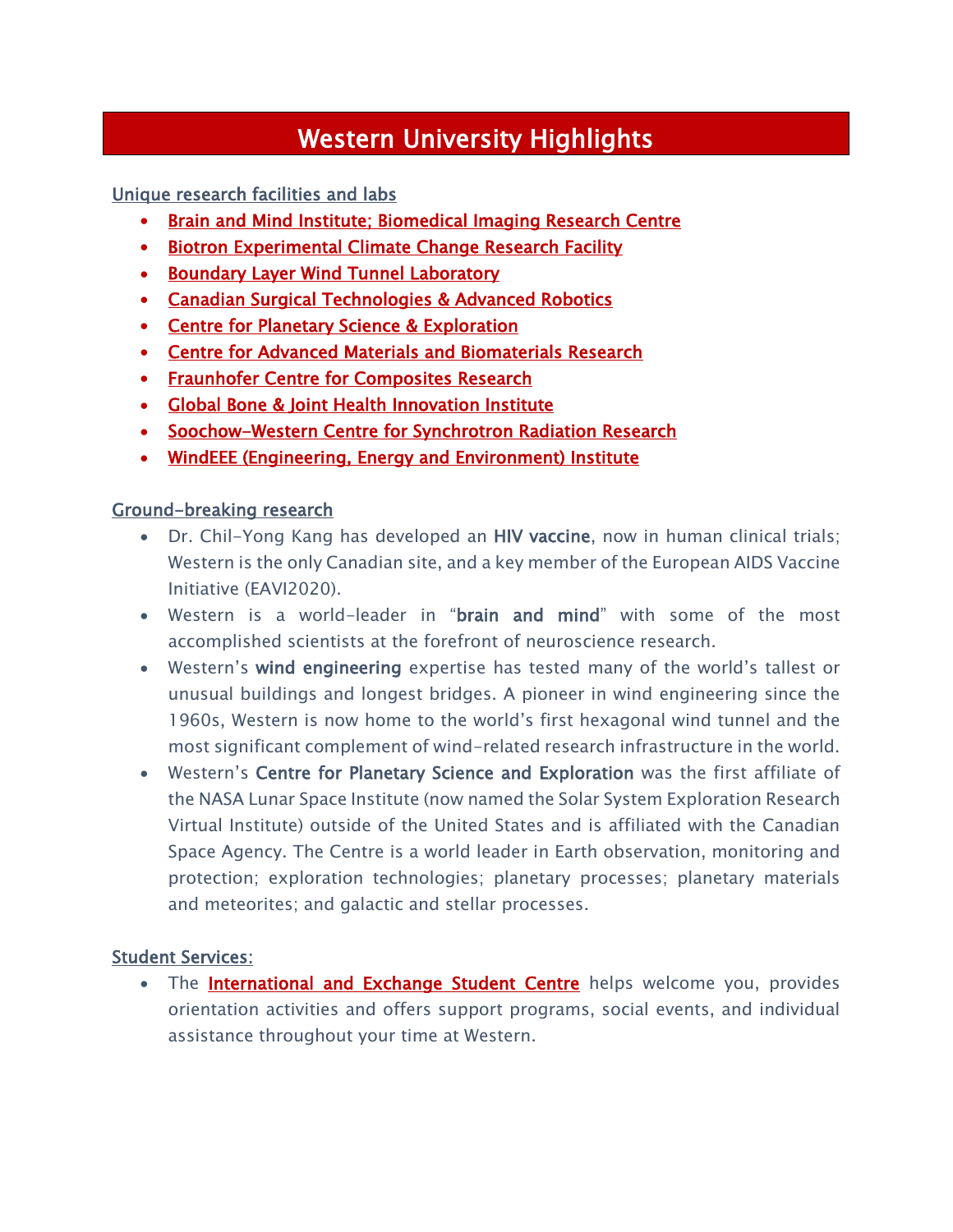- The **Student Success Centre** offers job postings, classes and workshops, career fairs, employer information sessions, and individual counselling and career assessments.
- The **[Student Development Centre](http://www.sdc.uwo.ca/)** offers learning skills, writing support, counselling, leadership development and other essential services to ensure your success.
- At the Graduate level, the [Teaching Support Centre](http://www.uwo.ca/tsc/) provides resources and training for those involved in teaching, including courses just for international students.
- [Health and Wellness](http://www.health.uwo.ca/) resources include a dedicated team of doctors and health professionals available to students for free, and right on campus.
- The **[University Students' Council](http://www.westernusc.ca/)** and **Society of Graduate Students** both provide services, events and resources specifically for students. More than 175 clubs operate on campus, including more than 40 cultural clubs as well as academic, political, philanthropic or special interest.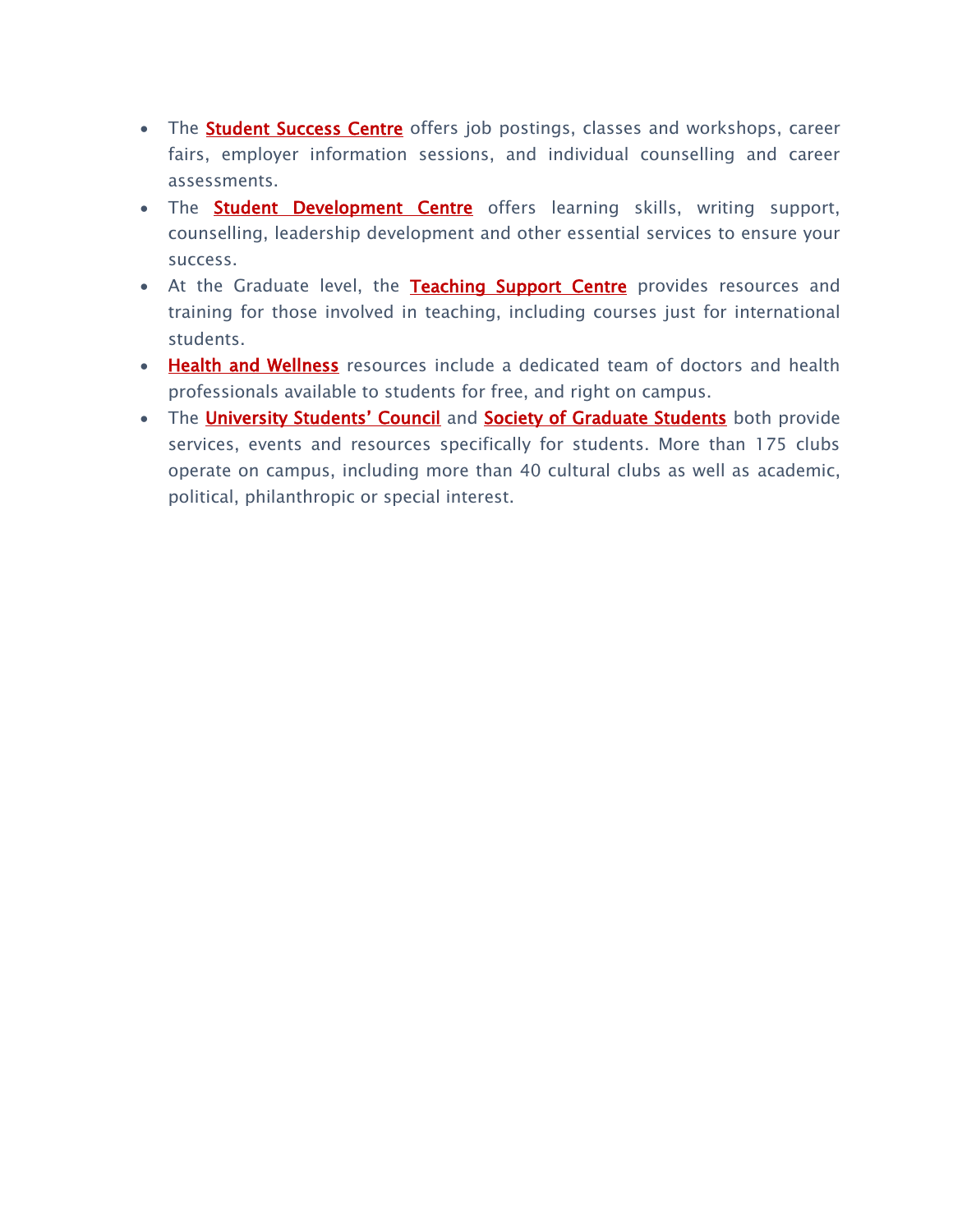#### **Western University**

#### Priority Research Areas

#### • Neuroscience/Brain and Mind

- o Internationally recognized research in a variety of disciplinary areas pivotal to understanding the brain, its function and health, including links to cell biology, brain imaging and psychology
- o Home to the Brain & Mind Institute and Canada Excellence Research Chair, Adrian Owen





#### • Imaging

- o Acknowledged leadership in the use and development of imaging technologies across the disciplinary spectrum, including sophisticated tools used in medical diagnostics
- o Home to the *Biomedical Imaging Research Centre* and the *Centre for* Imaging Technology Commercialization

#### Materials and Biomaterials

- o Broadly recognized leadership in synthesis, characterization and application of materials, including lightweight composite materials
- o Home to the *Centre for Advanced Materials and Biomaterials, Surface* Science Western, Fraunhofer Project Centre @ Western and the LANXESS Global Butyl Research Centre

#### Wind Engineering and Natural Disaster Mitigation

- $\circ$  Global leadership in wind tunnel testing of some of the world's most recognizable buildings, bridges and structures
- $\circ$  Related work in hazard assessment, simulated structural testing and policy development to mitigate the effects of natural disasters
- Environmental Sustainability and Green Energy
	- o State-of-the-art climate change research facilities and leading work in alternative energy and biomass conversion to bio-oil